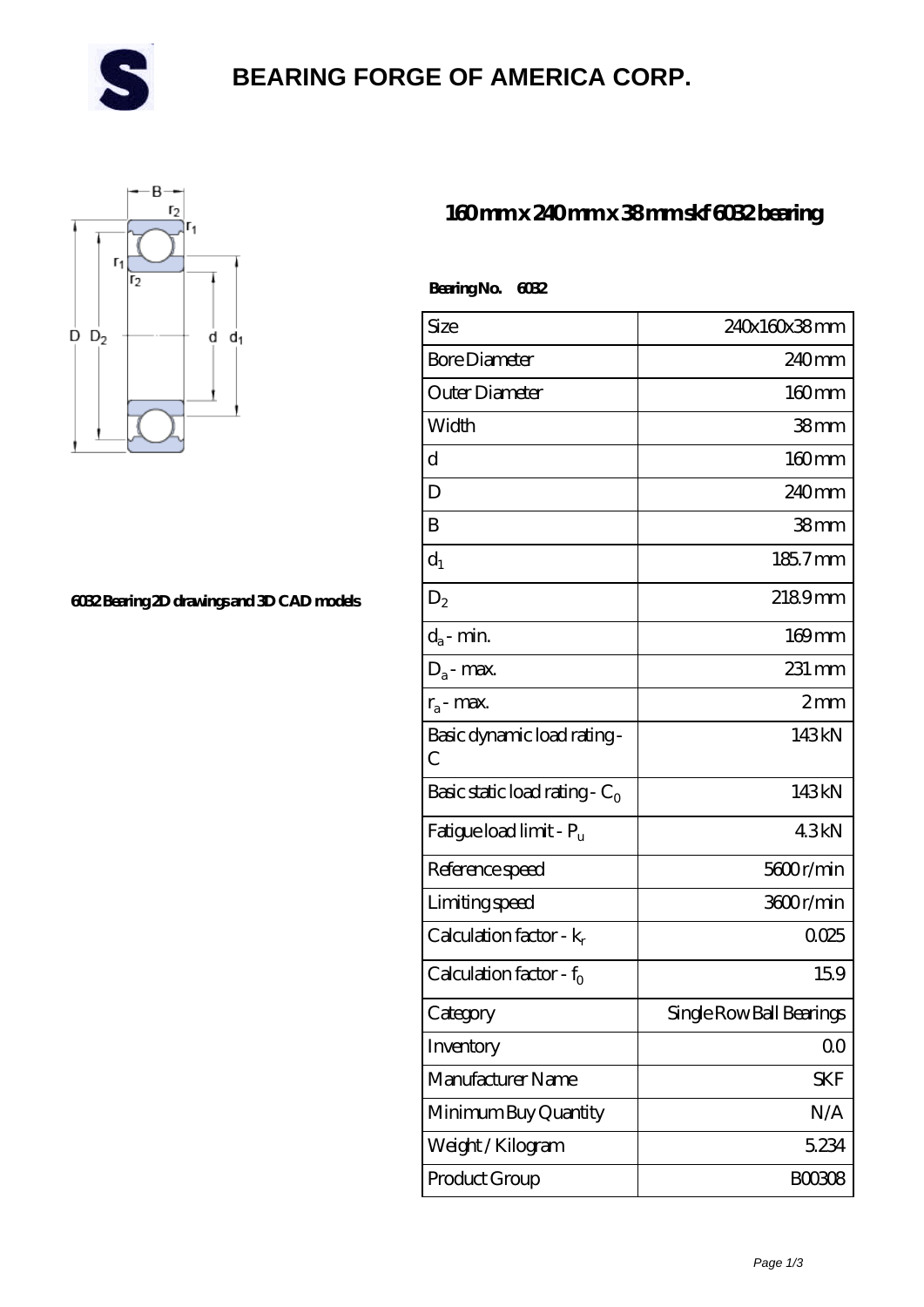

## **[BEARING FORGE OF AMERICA CORP.](https://danwei.tv)**

| Enclosure                          | Open                                                                                                                                                                                                                         |
|------------------------------------|------------------------------------------------------------------------------------------------------------------------------------------------------------------------------------------------------------------------------|
| Precision Class                    | ABEC 1   ISO PO                                                                                                                                                                                                              |
| Maximum Capacity / Filling<br>Slot | No                                                                                                                                                                                                                           |
| Rolling Element                    | <b>Ball Bearing</b>                                                                                                                                                                                                          |
| Snap Ring                          | No                                                                                                                                                                                                                           |
| <b>Internal Special Features</b>   | No                                                                                                                                                                                                                           |
| Cage Material                      | Steel                                                                                                                                                                                                                        |
| Internal Clearance                 | C0 Medium                                                                                                                                                                                                                    |
| Inch - Metric                      | Metric                                                                                                                                                                                                                       |
| Long Description                   | 160MM Bore; 240MM<br>Outside Diameter; 38MM<br>Outer Race Width; Open;<br>Ball Bearing, ABEC 1   ISO<br>PQ No Filling Slot; No Snap<br>Ring, No Internal Special<br>Features; CO-Medium<br>Internal Clearance; Steel<br>Cage |
| <b>Other Features</b>              | Deep Groove                                                                                                                                                                                                                  |
| Category                           | Single Row Ball Bearing                                                                                                                                                                                                      |
| <b>UNSPSC</b>                      | 31171504                                                                                                                                                                                                                     |
| Harmonized Tariff Code             | 8482105068                                                                                                                                                                                                                   |
| Noun                               | Bearing                                                                                                                                                                                                                      |
| Keyword String                     | Ball                                                                                                                                                                                                                         |
| Manufacturer URL                   | http://www.skf.com                                                                                                                                                                                                           |
| Manufacturer Item Number           | 6032                                                                                                                                                                                                                         |
| Weight/LBS                         | 52                                                                                                                                                                                                                           |
| Outside Diameter                   | 9.449Inch   240Millimeter                                                                                                                                                                                                    |
| Outer Race Width                   | 1.496Inch   38Millimeter                                                                                                                                                                                                     |
| Inner Race Width                   | OInch   OMillimeter                                                                                                                                                                                                          |
| Bore                               | 6.299 Inch   160 Millimeter                                                                                                                                                                                                  |
| $d_1$                              | 185.7mm                                                                                                                                                                                                                      |
| $D_2$                              | 2189mm                                                                                                                                                                                                                       |
| $r_{1,2}$ min.                     | $21 \,\mathrm{mm}$                                                                                                                                                                                                           |